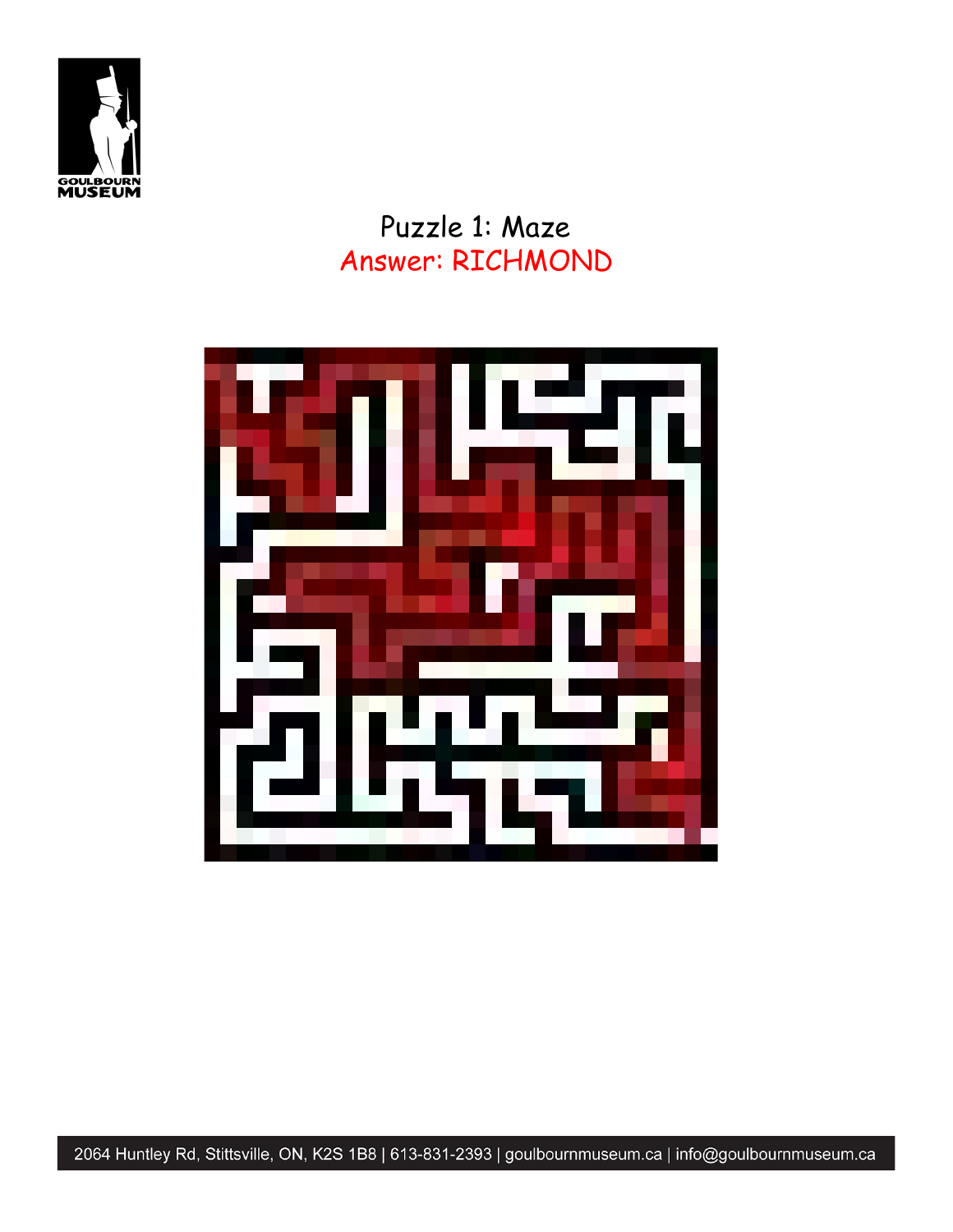

## **Puzzle #2:**

Superintendent George Burke informs you that you need a special legal document telling you where your property is, but his writing is so messy, it's like cracking a code to figure out what he said! Use this special Pigpen cipher to determine what exactly this legal document is called.



## ANSWER: LAND TITLE

Use this special Pigpen cipher to determine what exactly this legal document is called.



2064 Huntley Rd, Stittsville, ON, K2S 1B8 | 613-831-2393 | goulbournmuseum.ca | info@goulbournmuseum.ca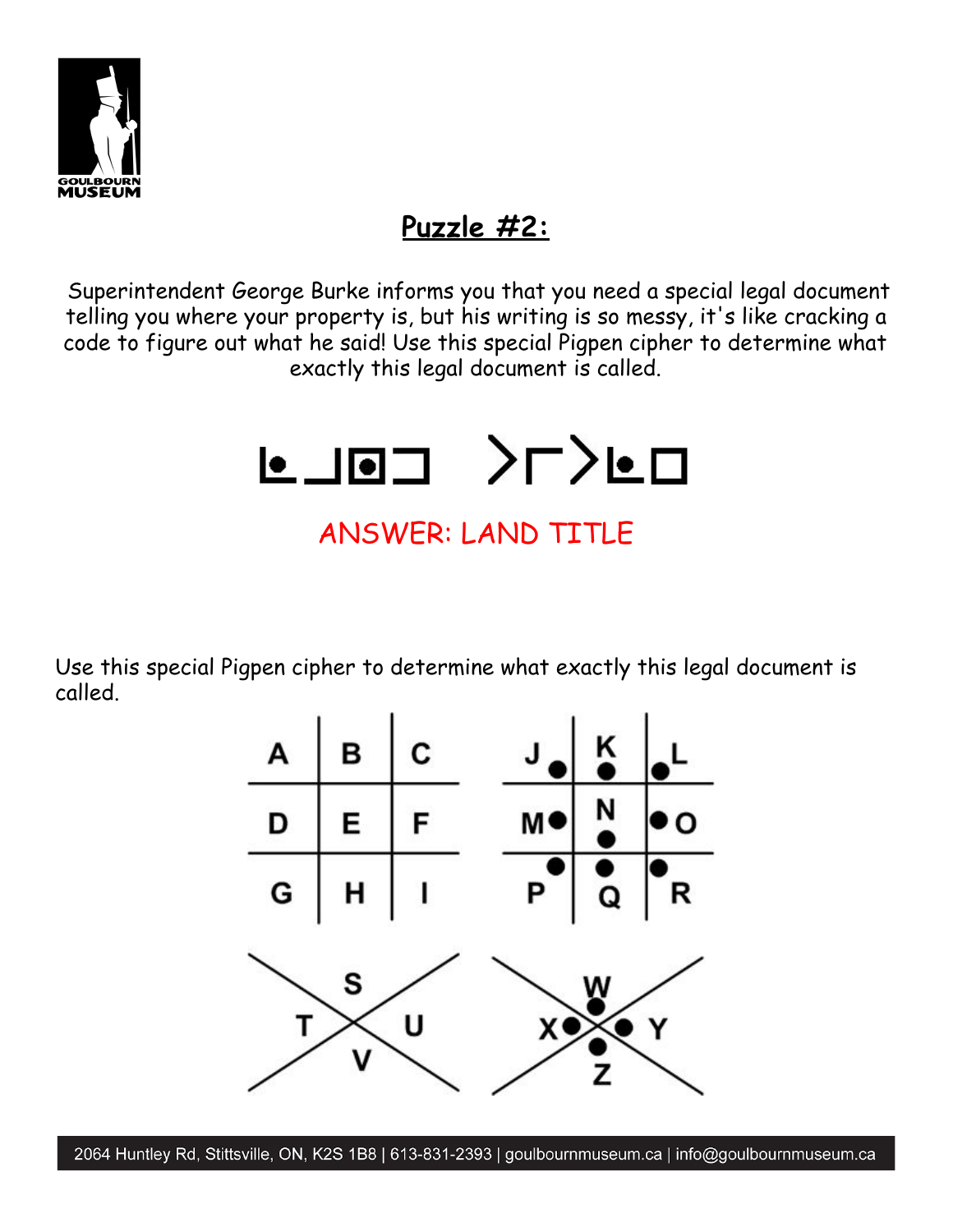

## **Puzzle #3**

Finally, after a brutal war, a long journey from Quebec, and a bunch of legal paperwork, you are officially a landowner! But to your dismay, when you arrive at your property, it is covered in rocks and trees - impossible for farming!! Plus, the winds are starting to change and you know you are running out of time before it's too late to plant crops! Solve the "picture math" and add up all your answers to figure out how many days it will take you to clear, plow, and plant your land!



ANSWER: **115**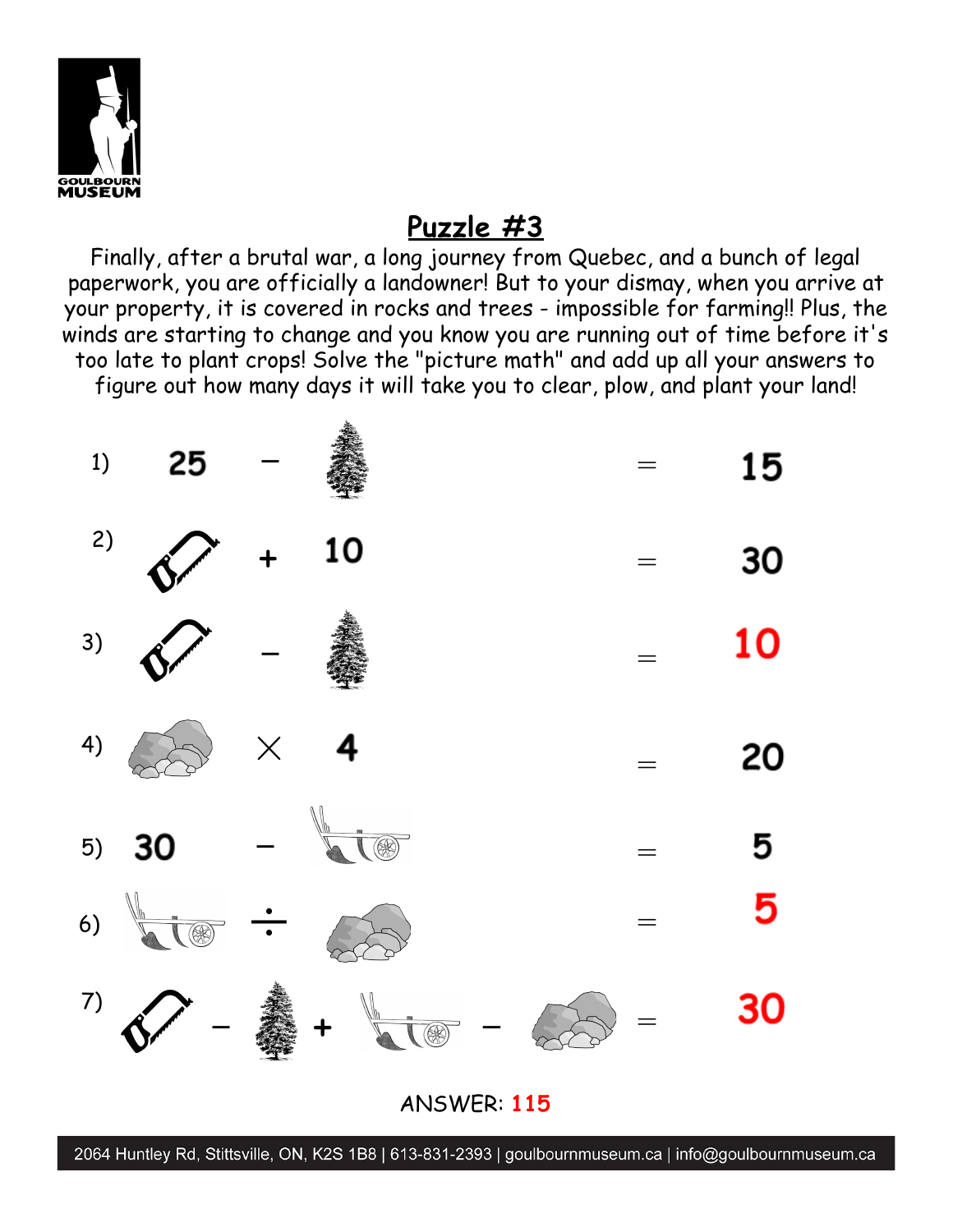

#### **Puzzle #4:**

Congratulations!! Your property is cleared and the field is plowed and planted, but your work isn't done! Time to "build" your next puzzle! Cut out the pieces on the next page and assemble your jigsaw puzzle. How many windows do you see on your new property?

ANSWER: 7



\*Illustration only\*